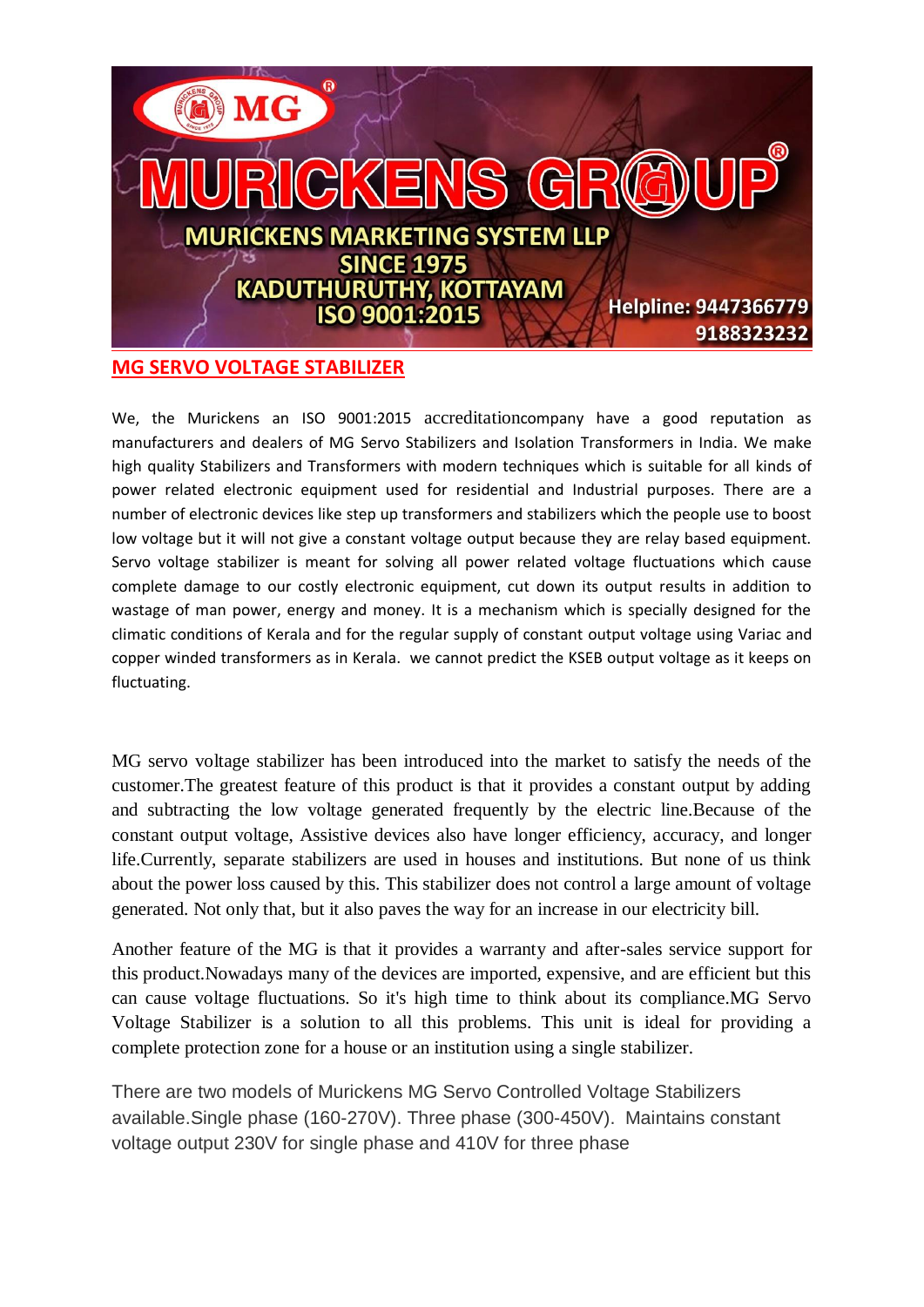

## **TECHNICAL FEATURES MG AUTO CONTROLLED SERVO STABILIZER**

| SI.No.         | Parameter                       | Single Phase Unit                  | Three Phase Unit      |
|----------------|---------------------------------|------------------------------------|-----------------------|
| $\mathbf{1}$   | Rating                          | 1 KVA to 15 KVA                    | 6 KVA to 500 KVA      |
| $\overline{2}$ | Input Voltage Range             | a) 160V -270V                      | 300-450V              |
| 3              | Normal Output Voltage           | 230V                               | 410V                  |
| 4              | <b>Output Voltage Accuracy</b>  | ±1%                                | ±1%                   |
| 5              | <b>Line Frequency Variation</b> | 47Hz-53Hz.                         | 47Hz-53Hz.            |
| 6              | Control                         | Digital/Analogue                   | Digital/Analogue      |
| $\overline{7}$ | <b>Response Time</b>            | 10 ms.                             | 10 ms.                |
| 8              | <b>Voltage Correction Rate</b>  |                                    |                       |
|                | 1. Air Cooled                   | 35V/Sec.                           | 35V/Sec.              |
|                | 2. Oil Cooled                   | 25V/Sec                            | 25V/Sec               |
| 9              | Efficiency                      | 97%                                | 97%                   |
| 10             | Protection                      | a) Automatic Switch-Off<br>against |                       |
|                |                                 | - Under / Over-Voltage             |                       |
|                |                                 | - Over-Load & Short -<br>Circuit   |                       |
|                |                                 | - Single Phasing                   |                       |
| 11             | Winding                         | <b>Copper Winded</b>               | <b>Copper Winded</b>  |
| 12             | Waveform                        | <b>Pure Sine Wave</b>              | <b>Pure Sine Wave</b> |
| 13             | Power factor                    | Nil                                | Nil                   |
| 14             | Mounting                        | Free on wheel                      | Free on wheel         |